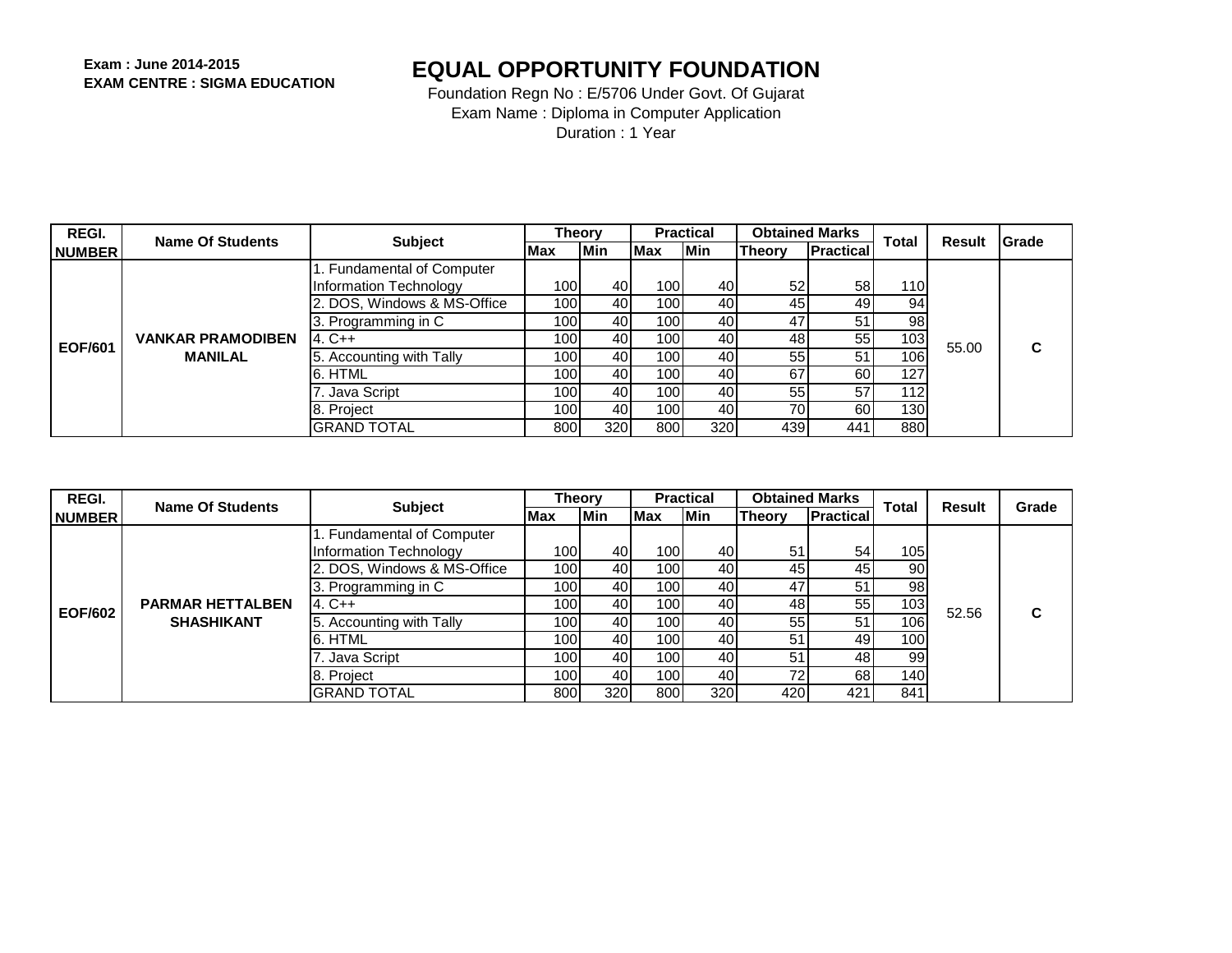| REGI.          | <b>Name Of Students</b>                           | <b>Subject</b>              | <b>Theory</b>    |     |            | <b>Practical</b> | <b>Obtained Marks</b> |                  | <b>Total</b> | Result | Grade |
|----------------|---------------------------------------------------|-----------------------------|------------------|-----|------------|------------------|-----------------------|------------------|--------------|--------|-------|
| <b>NUMBER</b>  |                                                   |                             | Max              | Min | <b>Max</b> | <b>Min</b>       | Theory                | <b>Practical</b> |              |        |       |
|                |                                                   | 1. Fundamental of Computer  |                  |     |            |                  |                       |                  |              |        |       |
|                |                                                   | Information Technology      | 100 <sup>1</sup> | 40  | 1001       | 40               | 54                    | 59               | 113I         |        |       |
|                |                                                   | 2. DOS, Windows & MS-Office | 100              | 40  | 100        | 40               | 68                    | 57               | 125          |        |       |
| <b>EOF/603</b> | <b>SOLANKI JIGNASHABEN</b><br><b>JASHVANTBHAI</b> | 3. Programming in C         | 100l             | 40  | 100        | 40               | 57                    | 55 I             | 112l         |        |       |
|                |                                                   | $4. C++$                    | 100l             | 40  | 100l       | 40               | 49                    | 59 <sub>l</sub>  | 108          | 60.06  | B     |
|                |                                                   | 5. Accounting with Tally    | 100l             | 40  | 100        | 40               | 55                    | 62               |              |        |       |
|                |                                                   | 6. HTML                     | 100l             | 40  | 100        | 40               | 67                    | 61               | 1281         |        |       |
|                |                                                   | Java Script                 | 100l             | 40  | 1001       | 40               | 55                    | 63               | 1181         |        |       |
|                |                                                   | 8. Project                  | 100l             | 40  | 100l       | 40               | 72                    | 68               | 140 I        |        |       |
|                |                                                   | <b>GRAND TOTAL</b>          | 800 l            | 320 | 800        | 320              | 477                   | 484              | 961          |        |       |

| REGI.          | <b>Name Of Students</b>                              | <b>Subject</b>              | <b>Theory</b> |            |            | <b>Practical</b> |        | <b>Obtained Marks</b> | <b>Total</b>     | Result              | Grade |
|----------------|------------------------------------------------------|-----------------------------|---------------|------------|------------|------------------|--------|-----------------------|------------------|---------------------|-------|
| <b>NUMBER</b>  |                                                      |                             | Max           | Min        | <b>Max</b> | <b>Min</b>       | Theorv | Practical             |                  |                     |       |
|                |                                                      | 1. Fundamental of Computer  |               |            |            |                  |        |                       |                  |                     |       |
|                |                                                      | Information Technology      | 100 <b>1</b>  | 40         | 1001       | 40               | 52     | 59                    | 111              |                     |       |
| <b>EOF/604</b> | <b>MAYAVANSHI</b>                                    | 2. DOS, Windows & MS-Office | 100l          | 40         | 100        | 40               | 52     | 55                    | 107              |                     |       |
|                |                                                      | 3. Programming in C         | 100           | 40         | 100        | 40               | 57     | 59                    |                  | 116<br>120<br>60.44 |       |
|                |                                                      | $4. C++$                    | 100l          | 40         | 100        | 40               | 58     | 62                    |                  |                     | в     |
|                | <b>PRIYANKABEN PUJABHAI 5. Accounting with Tally</b> |                             | 100l          | 40         | 100        | 40               | 55     | 61                    | 116.             |                     |       |
|                |                                                      | 6. HTML                     | 100l          | 40         | 100        | 40               | 67     | 63                    | 130 <sub>1</sub> |                     |       |
|                |                                                      | 7. Java Script              | 100l          | 40         | 100        | 40               | 61     | 63                    | 124              |                     |       |
|                |                                                      | 8. Project                  | 100I          | 40         | 100        | 40               |        | 72                    | 143 <sub>1</sub> |                     |       |
|                |                                                      | IGRAND TOTAL                | 8001          | <b>320</b> | 800        | 320              | 473    | 494                   | 967              |                     |       |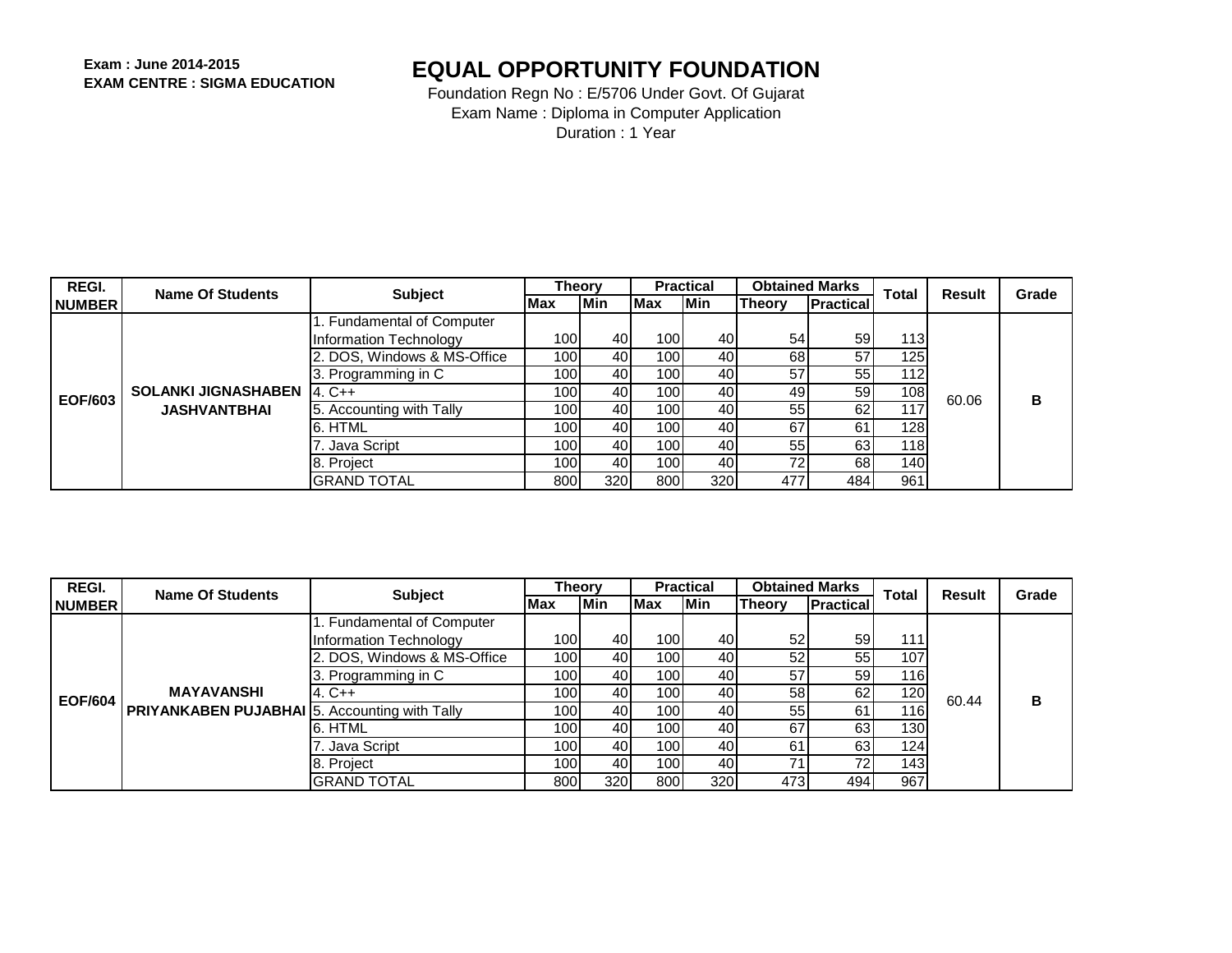| REGI.          | Name Of Students          | <b>Subject</b>              | <b>Theory</b>    |            |                  | <b>Practical</b> | <b>Obtained Marks</b> |                   | <b>Total</b> | Result | Grade |
|----------------|---------------------------|-----------------------------|------------------|------------|------------------|------------------|-----------------------|-------------------|--------------|--------|-------|
| <b>NUMBER</b>  |                           |                             | Max              | <b>Min</b> | Max              | lMin.            | <b>Theory</b>         | <b>IPractical</b> |              |        |       |
|                |                           | I. Fundamental of Computer  |                  |            |                  |                  |                       |                   |              |        |       |
|                |                           | Information Technology      | 100 <b>1</b>     | 40         | 100              | 40               | 54                    | 57                | 111          |        |       |
| <b>EOF/605</b> | <b>TIRGAR JAYSHREEBEN</b> | 2. DOS, Windows & MS-Office | 100              | 40         | 100              | 40               | 46                    | 51                | 97           |        |       |
|                |                           | 3. Programming in C         | 100 <sup>1</sup> | 40         | 100              | 40               | 47                    | 51                | 98           |        |       |
|                |                           | $4. C++$                    | 100 <sup>1</sup> | 40         | 100 <sub>l</sub> | 40               | 48                    | 55                | 103          | 56.56  | С     |
|                | <b>RAMESHBHAI</b>         | 5. Accounting with Tally    | 100 <sup>1</sup> | 40         | 100 <sup>1</sup> | 40               | 55                    | 62                | 117          |        |       |
|                |                           | 6. HTML                     | 100 <b>1</b>     | 40         | 100              | 40               | 67                    | 60                | 127          |        |       |
|                |                           | 7. Java Script              | 100 <b>1</b>     | 40         | 100              | 40               | 55                    | 57                | 112l         |        |       |
|                |                           | 8. Project                  | 100 <b>1</b>     | 40         | 100 <sub>l</sub> | 40               | 72                    | 68                | 140 <b>1</b> |        |       |
|                |                           | <b>GRAND TOTAL</b>          | 8001             | <b>320</b> | 800              | 320I             | 444                   | 461               | 905          |        |       |

| REGI.          | Name Of Students                           | <b>Subject</b>              | <b>Theory</b>    |            |                  | <b>Practical</b> |        | <b>Obtained Marks</b> | <b>Total</b>     | Result | Grade |
|----------------|--------------------------------------------|-----------------------------|------------------|------------|------------------|------------------|--------|-----------------------|------------------|--------|-------|
| <b>NUMBER</b>  |                                            |                             | <b>IMax</b>      | <b>Min</b> | <b>Max</b>       | <b>Min</b>       | Theorv | <b>IPractical</b>     |                  |        |       |
|                |                                            | 1. Fundamental of Computer  |                  |            |                  |                  |        |                       |                  |        |       |
|                |                                            | Information Technology      | 100 <sub>l</sub> | 40         | 100 <sub>l</sub> | 40               | 59     | 62                    | 121              |        |       |
| <b>EOF/606</b> |                                            | 2. DOS, Windows & MS-Office | 100l             | 40         | 100              | 40               | 56     | 67                    | 123              | 60.56  |       |
|                | <b>SOLANKI ANJANABEN</b><br><b>AMBALAL</b> | 3. Programming in C         | 100l             | 40         | 100 <sub>1</sub> | 40               | 62     | 52                    | 114              |        |       |
|                |                                            | $4. C++$                    | 100 <sup>1</sup> | 40         | 100 <sub>1</sub> | 40               | 54     | 58                    | 112              |        | в     |
|                |                                            | . Accounting with Tally     | 100l             | 40         | 100 <sub>1</sub> | 40               | 56     | 62                    | 118              |        |       |
|                |                                            | 6. HTML                     | 100l             | 40         | 100              | 40               | 67     | 60                    | 127 <sub>1</sub> |        |       |
|                |                                            | 7. Java Script              | 100 <sup>1</sup> | 40         | 100 <sub>l</sub> | 40               | 55     | 59 <sub>l</sub>       | 114              |        |       |
|                |                                            | 8. Project                  | 100l             | 40         | 100.             | 40               | 72     | 68                    | 140              |        |       |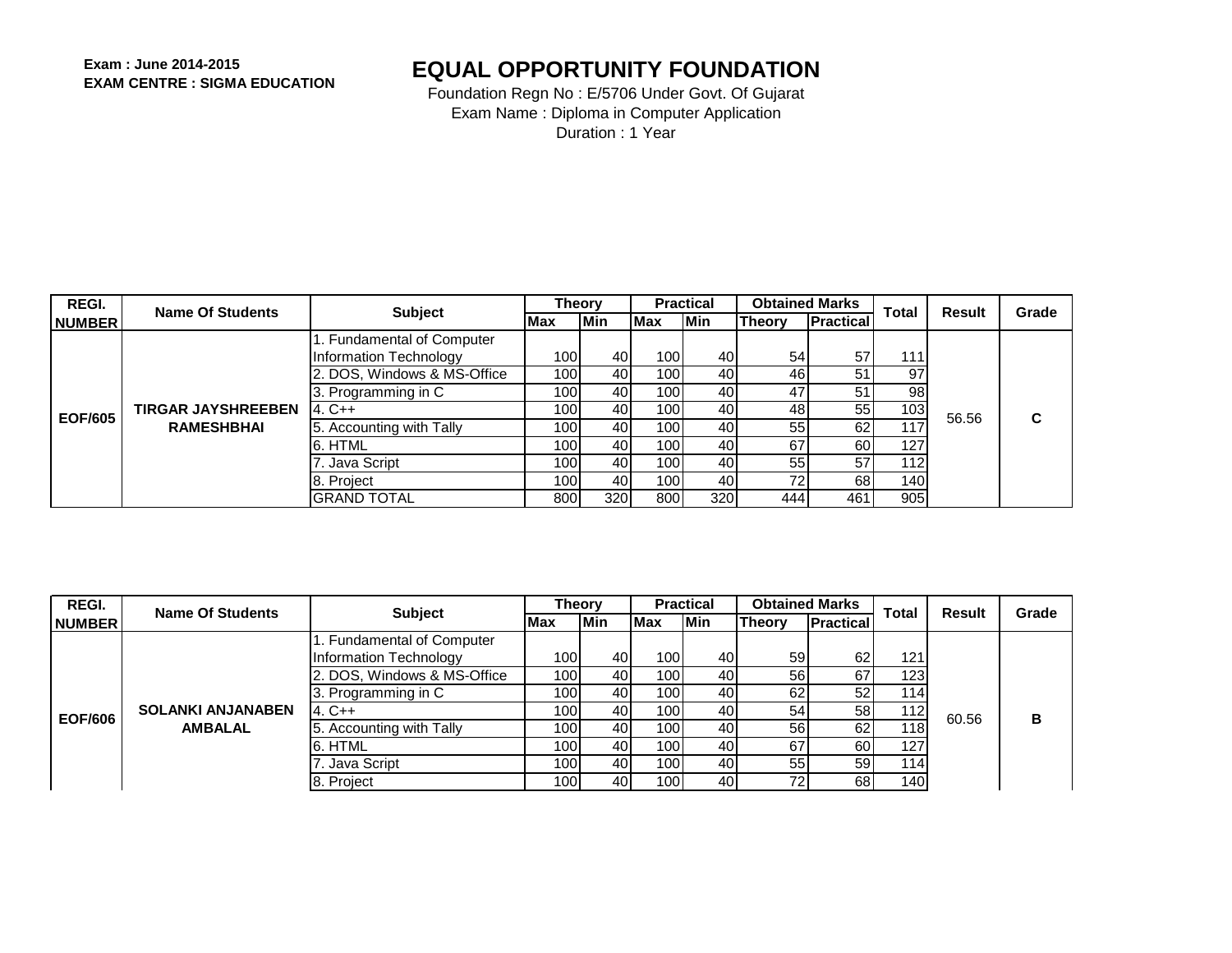Foundation Regn No : E/5706 Under Govt. Of Gujarat

Exam Name : Diploma in Computer Application

Duration : 1 Year

|  | ن ۱۳۸۳ GRAND $\mathsf{P}\mathsf{C}^{\mathsf{r},\mathsf{r}}$<br>╷┍┖ | 800l | 320I | 800 l | 320 | $\Delta R^4$<br>TU 1 | ABR<br>וטט | aro<br>ັບບະ |  |
|--|--------------------------------------------------------------------|------|------|-------|-----|----------------------|------------|-------------|--|

| REGI.          | <b>Name Of Students</b> | <b>Subject</b>              | Theorv           |            |                  | <b>Practical</b> | <b>Obtained Marks</b> |                  | <b>Total</b> | Result | Grade |
|----------------|-------------------------|-----------------------------|------------------|------------|------------------|------------------|-----------------------|------------------|--------------|--------|-------|
| <b>NUMBER</b>  |                         |                             | <b>Max</b>       | <b>Min</b> | Max              | <b>Min</b>       | Theory                | <b>Practical</b> |              |        |       |
|                |                         | 1. Fundamental of Computer  |                  |            |                  |                  |                       |                  |              |        |       |
|                |                         | Information Technology      | 100 <b>1</b>     | 40         | 100              | 40               | 55                    | 59               | 114          |        |       |
|                |                         | 2. DOS, Windows & MS-Office | 100 <sup>1</sup> | 40         | 100l             | 40               | 46                    | 51               | 97           |        |       |
| <b>EOF/607</b> |                         | 3. Programming in C         | 100 <b>1</b>     | 40         | 100 <sup>1</sup> | 40               | 47                    | 51               | 98           |        |       |
|                | <b>PATEL MIHIR</b>      | $4. C++$                    | 100l             | 40         | 100 I            | 40               | 48                    | 55               | 103          | 56.88  | С     |
|                | <b>PARESHBHAI</b>       | 5. Accounting with Tally    | 100l             | 40         | 100 I            | 40               | 55                    | 62               | 117          |        |       |
|                |                         | 6. HTML                     | 100l             | 40         | 100I             | 40               | 68                    | 61               | 1291         |        |       |
|                |                         | 7. Java Script              | 100l             | 40         | 100I             | 40               | 55                    | 57               | 112I         |        |       |
|                |                         | 8. Project                  | 100l             | 40         | 100l             | 40               | 72                    | 68               | 140          |        |       |
|                |                         | <b>GRAND TOTAL</b>          | 800              | 320I       | 800              | 320              | 446                   | 464              | 910          |        |       |

| REGI.         | Name Of Students             | <b>Subject</b>              | <b>Theory</b>    |            |            | <b>Practical</b> |               | <b>Obtained Marks</b> | <b>Total</b>     | Result |   |
|---------------|------------------------------|-----------------------------|------------------|------------|------------|------------------|---------------|-----------------------|------------------|--------|---|
| <b>NUMBER</b> |                              |                             | <b>Max</b>       | <b>Min</b> | <b>Max</b> | <b>Min</b>       | <b>Theory</b> | <b>Practical</b>      |                  |        |   |
|               |                              | 1. Fundamental of Computer  |                  |            |            |                  |               |                       |                  |        |   |
|               |                              | Information Technology      | 100l             | 40         | 100        | 40               | 58            | 62                    | 120              |        |   |
|               | EOF/608   RATHOD ALPESHKUMAR | 2. DOS, Windows & MS-Office | 100l             | 40         | 100        | 40               | 59            | 56                    | 115              | 60.19  |   |
|               |                              | 3. Programming in C         | 100l             | 40         | 100        | 40               | 67            | 51                    | 118 <sub>1</sub> |        |   |
|               |                              | $4. C++$                    | 100l             | 40         | 100        | 40               | 62            | 54                    | 116              |        | в |
|               |                              | 5. Accounting with Tally    | 100l             | 40         | 100        | 40               | 59            | 53                    | 112              |        |   |
|               |                              | 6. HTML                     | 100l             | 40         | 100        | 40               | 60            | 55                    | 115              |        |   |
|               |                              | 7. Java Script              | 100 <sup>1</sup> | 40         | 100        | 40               | 61            | 62                    | 123 <sub>1</sub> |        |   |
|               |                              | 8. Project                  | 100l             | 40         | 100        | 40               | 74            | 73.                   | 144              |        |   |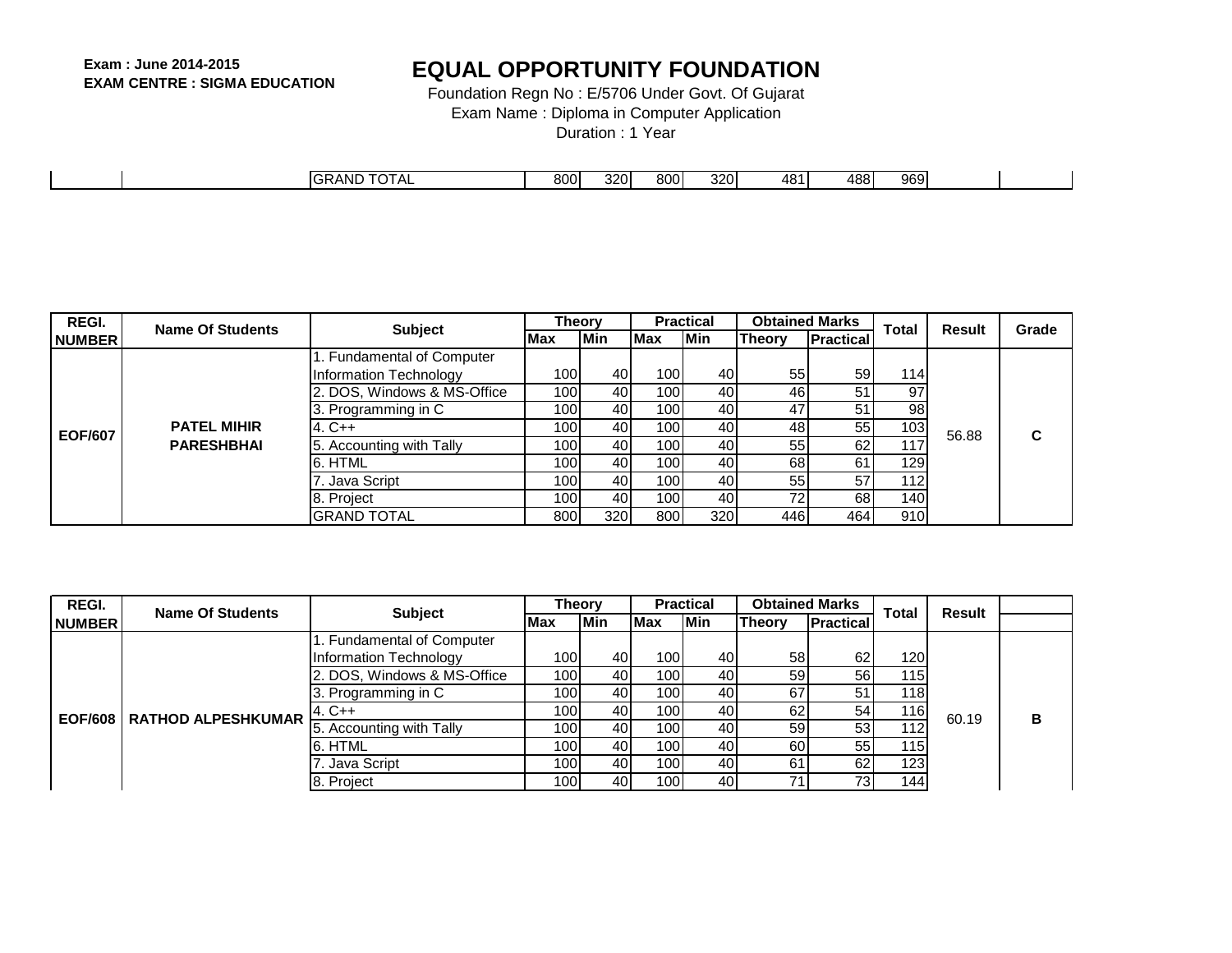Foundation Regn No : E/5706 Under Govt. Of Gujarat

Exam Name : Diploma in Computer Application

Duration : 1 Year

| <b>TOTAL</b><br>o∩∩l<br>320I<br>$\sim$<br>320<br>AB6<br><b>IGRAND</b><br>$0^{\circ}$<br>്രഭ $\sim$<br>$A$ u<br>JUU –<br>ouu<br>י טט+<br>−.<br>ັບບ |  |  |  |  |  |  |
|---------------------------------------------------------------------------------------------------------------------------------------------------|--|--|--|--|--|--|
|                                                                                                                                                   |  |  |  |  |  |  |

| REGI.          | <b>Name Of Students</b> | <b>Subject</b>              | Theorv           |            |              | <b>Practical</b> | <b>Obtained Marks</b> |                  | <b>Total</b>     | Result |   |
|----------------|-------------------------|-----------------------------|------------------|------------|--------------|------------------|-----------------------|------------------|------------------|--------|---|
| <b>NUMBER</b>  |                         |                             | Max              | <b>Min</b> | <b>Max</b>   | <b>IMin</b>      | <b>Theory</b>         | <b>Practical</b> |                  |        |   |
|                |                         | 1. Fundamental of Computer  |                  |            |              |                  |                       |                  |                  |        |   |
|                |                         | Information Technology      | 100 <sup>1</sup> | 40         | 100 <b>1</b> | 40               | 64                    | 69               | 133 I            |        |   |
|                |                         | 2. DOS, Windows & MS-Office | 100              | 40         | 1001         | 40               | 68                    | 69               | 137 <sup>1</sup> |        |   |
| <b>EOF/609</b> |                         | 3. Programming in C         | 100              | 40         | 100          | 40               | 71                    | 65               | 136              |        |   |
|                | <b>MAYURKUMAR</b>       | $4. C++$                    | 100              | 40         | 100          | 40               | 62                    | 54               | 1161             | 70.88  | Α |
|                | <b>MUKESHBHAI PATEL</b> | 5. Accounting with Tally    | 100 <b>1</b>     | 40         | 100          | 40               | 76                    | 71               | 147              |        |   |
|                |                         | 6. HTML                     | 100              | 40         | 100          | 40               | 73                    | 71               | 1441             |        |   |
|                |                         | . Java Script               | 100              | 40         | 100          | 40               | 69                    | 73 <sub>l</sub>  | 142              |        |   |
|                |                         | 8. Project                  | 100              | 40         | 100 l        | 40               | 88                    | 91               | 179I             |        |   |
|                |                         | <b>GRAND TOTAL</b>          | 800              | 320        | 800          | 320              | 571                   | 563              | 1134             |        |   |